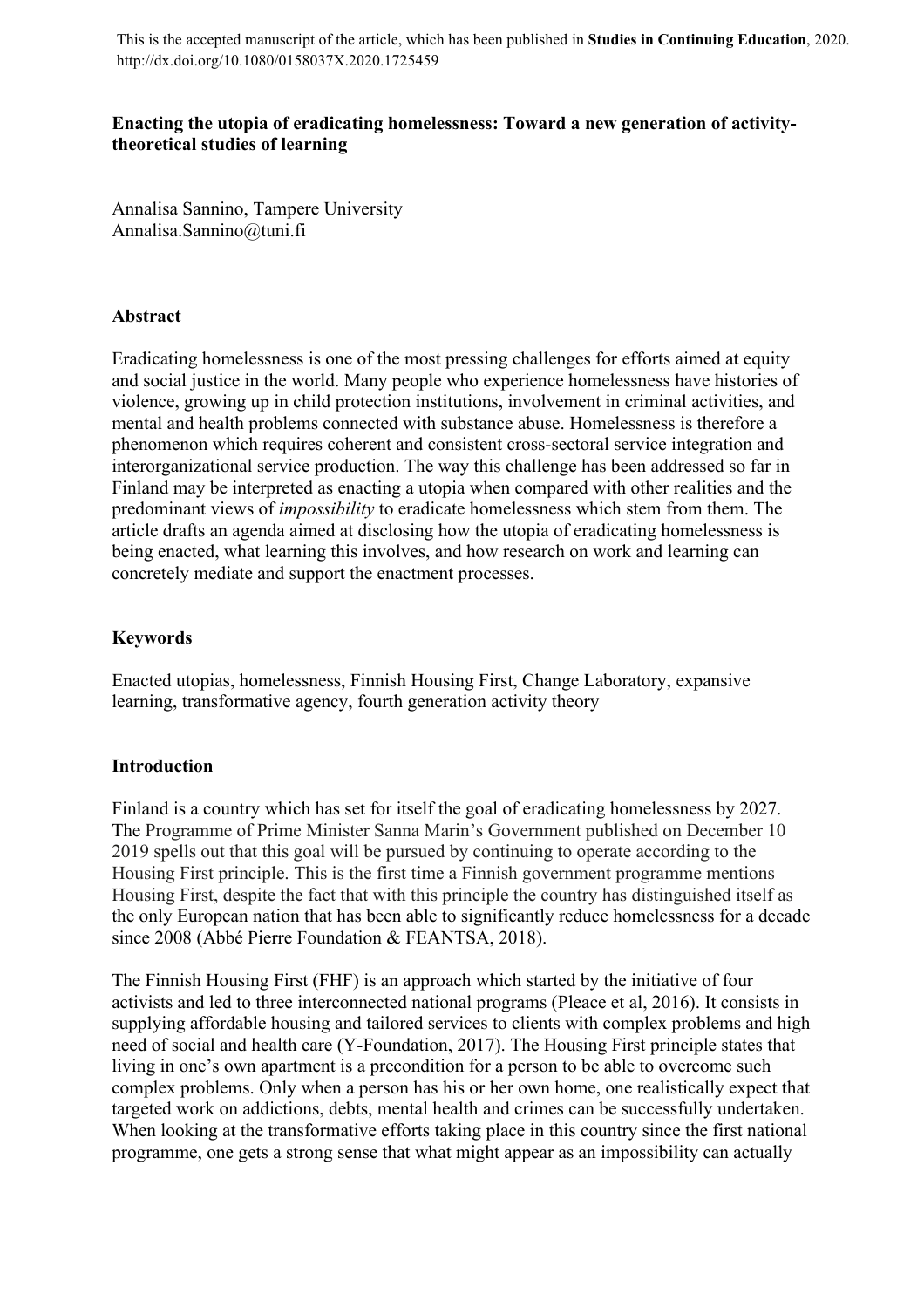be realistically achievable. This orientation is what I call here the enactment of the utopia of eradicating homelessness.

There are numerous examples of research on work and learning engaged in locally-initiated transformative efforts for social justice. The field, however, still lacks coherent and robust frameworks to understand the dynamics of learning and agency involved in these efforts and how continuing educational approaches can concretely support them. Building on the concepts of expansive learning (Engeström, 1987/2015; Engeström & Sannino, 2010; Lotz-Sisitka, 2017) and transformative agency (Sannino, 2015ab; Kerosuo, 2017), this paper presents a draft of an unconventional research agenda and an example of a first implementation of it. Previous research on both expansive learning and transformative agency has so far focused on relatively circumscribed organizational contexts (e.g., Engeström, 2018; Sannino, 2015a) and boundary crossing settings (e.g., Kerosuo, 2006; Kerosuo & Toiviainen, 2011). The agenda proposed here applies these theoretical resources to the context of the heterogeneous and nationwide distributed FHF.

The central questions motivating this agenda are the following: How do different sectors and organizations learn to enact utopias for equity and social justice? And, how can educational research concretely contribute to this learning? The article, in particular, uses as an example a first implementation of a research toolkit known as the Change Laboratory (CL, Virkkunen & Newnham, 2013) on homelessness with the involvement of numerous sectors, organizations and different hierarchical levels. Three interconnected CLs were initiated to support the enactment of the utopia of eradicating homelessness in a phase of great uncertainty in Finland, when the third national programme was coming to an end in 2019.

The agenda presented here is a step forward in discussions within and across consolidated disciplinary traditions on utopias. It provides a novel multidisciplinary perspective which goes beyond prominent sociological and philosophical conceptualizations (Habermas, 2010; Levitas, 2000, 2003; Wright, 2010, 2016). Common to most of these foundational discussions is a focus on the feasibility of the envisioned outcomes. The present agenda, instead, focuses on uncovering the learning and agency processes by which a utopia for a more equitable world is being pursued.

The approach proposed here furthermore differs from the perspective of Levitas (2001; 2003) which leads to a distinction between utopia as Popperian "blueprints" and utopia as a method (e.g. Eskelinen et al. 2017; Lakkala & Pyykkönen, 2018). The example of the way in which the Change Laboratory toolkit was used to serve a critical transition phase toward a new programme helps exploring how utopia can be actually fostered *in practice*. This contribution is very timely, as the research literature on utopia is moving precisely to the direction of adopting utopias as critical means in learning to imagine and act beyond the prevailing system (e.g., Barkin, 2020; Bina et al, 2020). However, very little research is so far available on practices that might sustain this kind of capability to imagine and enable acting on utopias.

The agenda presented here also contributes to the ongoing educational and interdisciplinary discussions on participatory governance and co-creation (e.g., Brandsen et al., 2018). In response to the recent critical literature on the actual effects of current participatory practices (Steen et al. 2018), the learning for enacted utopias agenda represents a significant new development toward more detailed and nuanced understanding of these practices. Finally, differently from the dominant and widely available literature on individual learning and on the sense of agency (e.g., Schunk & DiBenedetto, 2016), the agenda allows tracing the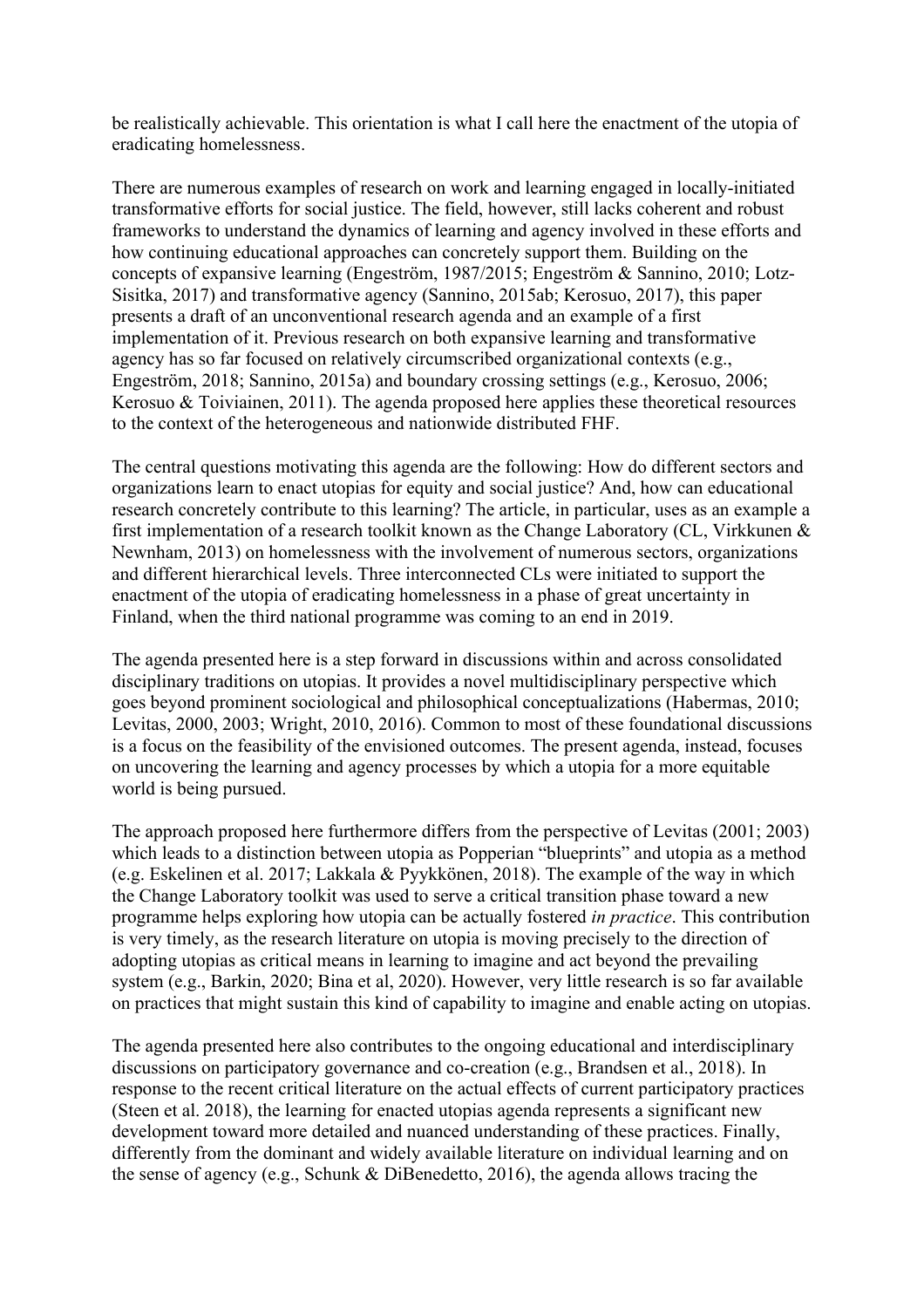concrete collective processes of emergence and development of learning and agency, while at the same time practically supporting these processes.

# **Enacting the utopia of eradicating homelessness with a research-mediated renewal of the Finnish Housing First principle**

The FHF strategy has ensured systematic nationwide development of expansive competences and knowhow, which have proven to be effective in responding to homelessness. Professionals who have been retrained over these years have developed strong commitment to the cause of eradicating homelessness, and have been able to scale up changes at the local level towards a large, societal transformation. This is an internationally exceptional achievement (Henley, 2019), when in other countries the implementation of Housing First has primarily been carried out through isolated projects (Pleace et al, 2016). As such, the Finnish case stands out as a globally relevant instance of learning for the enactment of a utopia.

Despite its success, at the moment the strategy is particularly vulnerable. On the one hand, a generation change among administrators and practitioners makes the future of the FHF strategy uncertain. On the other hand, it has been found that the strategy is not sufficiently equipped to provide solutions specifically targeted at a radically increased diversity of clients (ARA, 2018) who also need services from multiple sectors. Furthermore, in recent years a particularly demanding group of clients has emerged which requires the heaviest and most diverse services and whose housing solutions have repeatedly failed. These clients require ways of working that go beyond what is already in place. It therefore appears that a significant cycle of learning has been accomplished since 2008 and a new cycle must start to push forward the enactment of the utopia.

A particular concern is currently with youth homelessness. The statistics show that in 2017, 1585 people under the age of 25 were homeless. In one year, youth homelessness increased by 186 people (Helskyaho, Ohisalo & Turunen, 2018). Also, the Youth Housing Association (NAL) has estimated that in reality the number of homeless youth is much greater than these statistics show. This has led officials and actors involved in the Finnish homelessness strategy to consider youth homelessness as one of the most pressing issues to address (Karppinen, 2018).

Many of the young people who experience homelessness have histories of violence, growing up in institutions, involvement in criminal activities, and mental and health problems connected with substance abuse. There is an acute need to expansively transform youth homelessness services toward tailored and integrated solutions. More versatile solutions must be found with a stronger direct involvement of the key sectors of services related to substance abuse, mental health, debts and crime at the levels of frontline practices, the municipalities and the pertinent ministries. The implementation of the research agenda presented here seeks to help the forming of a new cross-sectoral alliance among key actors at the ground level and at the municipal level, which will have persuasive impact in interactions with state level actors.

Besides conceptualizing learning for the enactment of utopia, the theoretical tools at the core of the research agenda presented here also aim at supporting actual learning and agency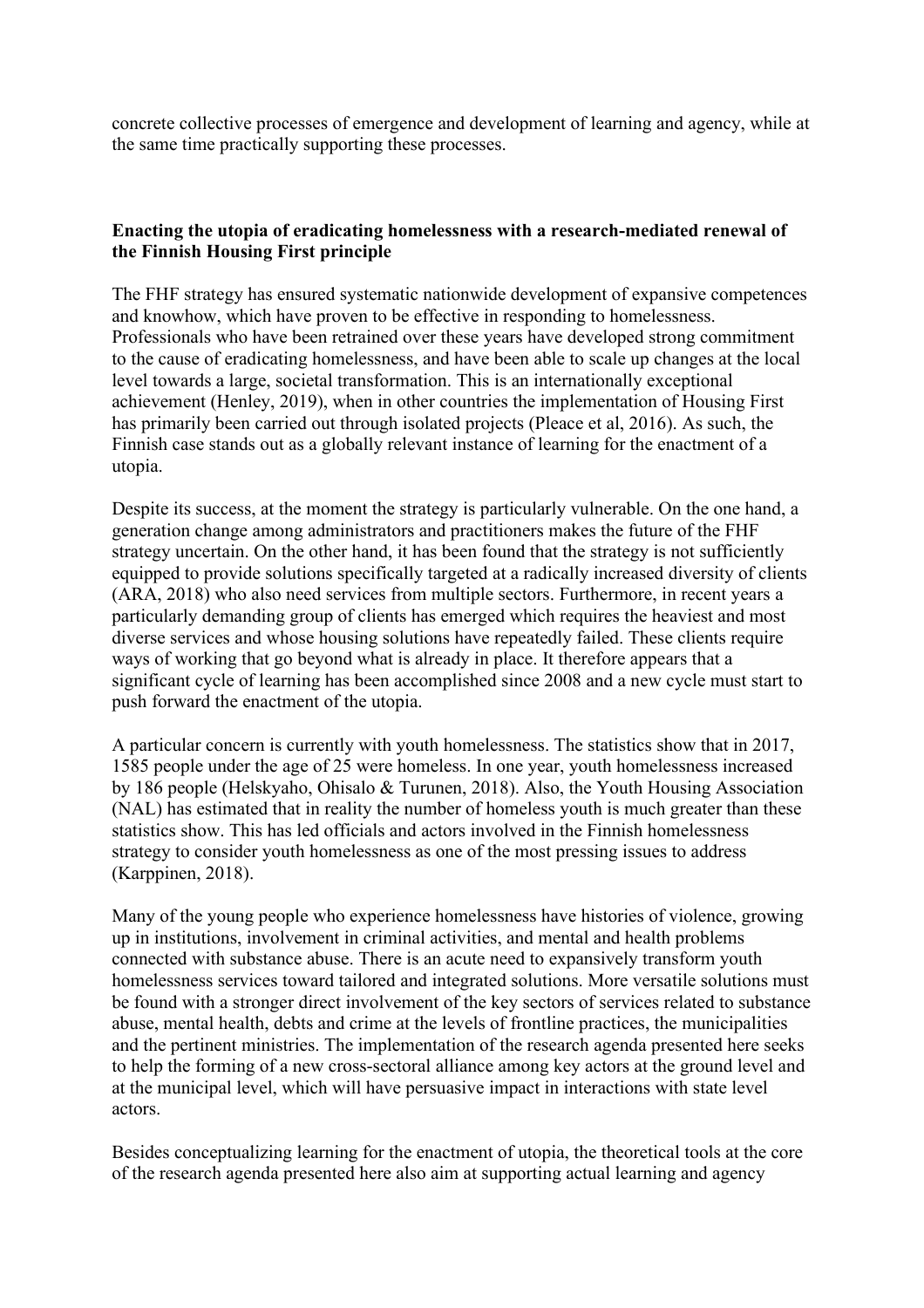formation processes, especially in phases of great uncertainty. For this, the agenda includes a set of interconnected spaces for collaborative analyses, design and discussions with frontline practitioners and city and state administrators. These spaces can be established by means of CL (Virkkunen & Newnham, 2013).

Each step in an expansive learning cycle requires collective expertise. Although these steps can and are often accomplished by practitioners on their own, they can also be facilitated by formative interventions such as CL. Each CL consists of sessions in which the research team and the participants jointly analyze factors that hamper successful outcomes and co-design novel solutions. All sessions are video-recorded. Data across the levels are used as stimuli for joint analyses and design during the intervention sessions. The videotaped data stemming from the sessions are transcribed and analyzed using discourse analysis methods, specifically devised for conversations taking place in longitudinal CL interventions (Sannino, 2008; Engeström & Sannino, 2011; Engeström, Rantavuori & Kerosuo, 2013).

In these interventions expansive learning is triggered by opening up collective reflection on conflicting motives, for instance the motive of remaining within the frame of one's own sector and the motive to open up toward the unknown by experimenting novel solutions with other sectors. In the CL the conflicting motives are brought into the open by presenting to the participants evidence and examples of problems and disturbances within and across their work activities. These examples serve as first stimuli, often conveyed in the form of videotaped critical accounts, situations and encounters.

The participatory analyses and design in the CLs are carried out with the help of tools stemming from activity theory, such as the triangular model of the activity system, the cycle of expansive learning and the four-field depicting the collective zone of proximal development (Engeström, 1987/2015). These tools serve the identification of the systemic factors that led to the problem situations and the conflict of motives, to visualize evolving learning processes and a direction for the future.

## **Fourth generation of activity theory as conceptual framework**

The conceptual framework of the agenda I am drafting here is situated within the perspective of the emerging fourth generation of activity theory. Research on learning in activity theory has evolved through a succession of three generations of theorizing focused on specific units of analysis. The first generation started with Vygotsky (1981) and used culturally mediated action as prime unit of analysis. In line with this unit of analysis learning is a process in which mediation by artefacts is essential. The second generation initiated by Leont'ev (1978; 1981) focused on activity as the unit of analysis. With this unit of analysis learning is seen as transformation of an activity, that is, a relatively durable collective system in which individual goal-oriented actions are distributed and combined to serve a shared motive (also called "object of activity") with the help of tools and rules. This unit of analysis has been modelled into a system in which the components defining an activity are represented as systemically interacting with one another (Engeström, 1987/2015). Studies in which the unit of analysis comprises multiple interconnected activities with partially shared objects represent a third generation of activity theory, in which learning is seen as involving interactions and negotiations between activities.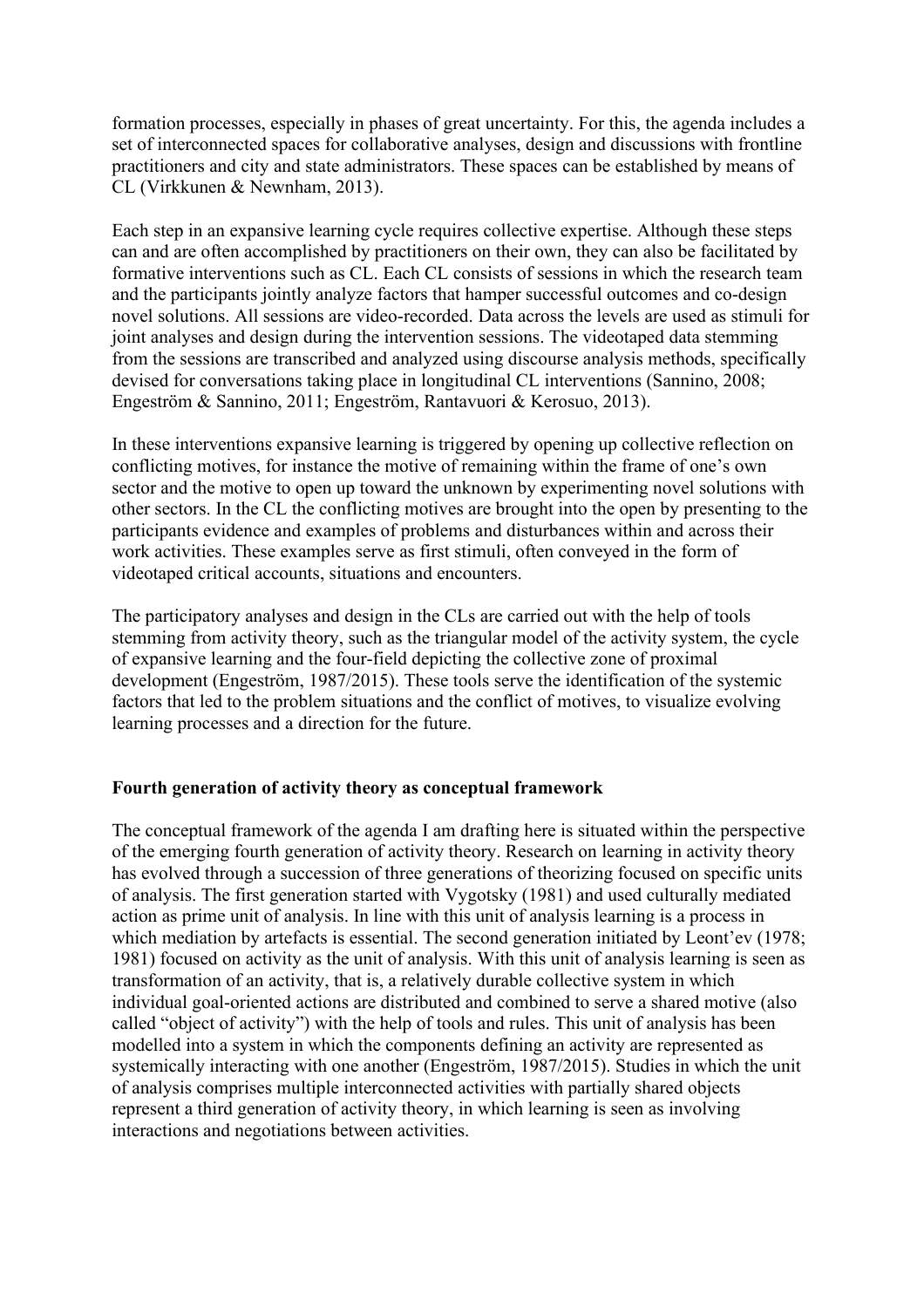Time is now mature for the development of a fourth generation activity theory. This should offer a unit of analysis able to grasp a qualitatively new type of activity formations and concerted efforts that can realistically meet the challenge of cross-sectoral service integration and interorganizational service production. As for the example presented in this article, this kind of service integration and service production are essential for eradicating homelessness.

Such a new step entails the involvement of a wide variety of actors at multiple levels – local, regional, national and possibly global. But, how might the unit of analysis of fourth generation activity theory look? The unit of analysis of the fourth generation looks like a web of coalescing heterogeneous work activities. Such heterogeneous activities, linked with urgent societal and humanitarian crises, represent crucial sites of inquiry for conceiving a fourth generation unit of analysis.

These activities are *heterogeneous* because they represent qualitatively different types of work and because they operate at different hierarchical levels in the society. These activities require one another to enact the shared utopia and their actors must learn to operate on the basis of concerted initiatives rather than only within their individual sectors and organizations and by top-down orientations. A fourth generation activity theory focuses on the study of the multiple learning cycles involved in and across these activities, their relative independent dynamics and their interdependency (Figure 1).

## INSERT FIGURE 1 ABOUT HERE

Figure 1. A fourth generation activity theory unit of analysis for studying how learning for enacted utopias takes place and can be fostered

Over the past decade, the FHF strategy has developed through multiple interacting and overlapping learning cycles, which situate at multiple hierarchical levels and are both relatively independent and interdependent. They require one another to emerge and sustain themselves. They are meant also to operate across sectors of social services (housing, substance abuse, mental health, debts, and crime) represented by the different shades of colours in the cycles in Figure 1. The central learning cycle in Figure 1 is the one taking place among residents and frontline workers in supported housing units. These are usually recently built or newly renovated buildings with small apartments offered to homeless in great need of support. The residents have long-term or permanent rental agreements to live in these apartments. Practical nurses, social workers and registered nurses in the units have the task to help the residents realize jointly prepared rehabilitation or other life plans. The ethos of FHF is that everyone, no matter how complex his or her starting point might be when arriving in a supported housing unit, can learn to pay the rent, to clean the apartment and to make steps toward independent living.

The learning cycles of the housing units are directed and supported by the work of the NGOs responsible for them. The learning cycles of NGOs and housing units are in turn directed and supported by the municipal services, which in turn rely on learning taking place at the state level. At the same time, the learning taking place within a housing unit directs and supports learning in the neighborhood. Also the work within housing units constantly feeds developments and reorientations at the NGO, municipal and national levels.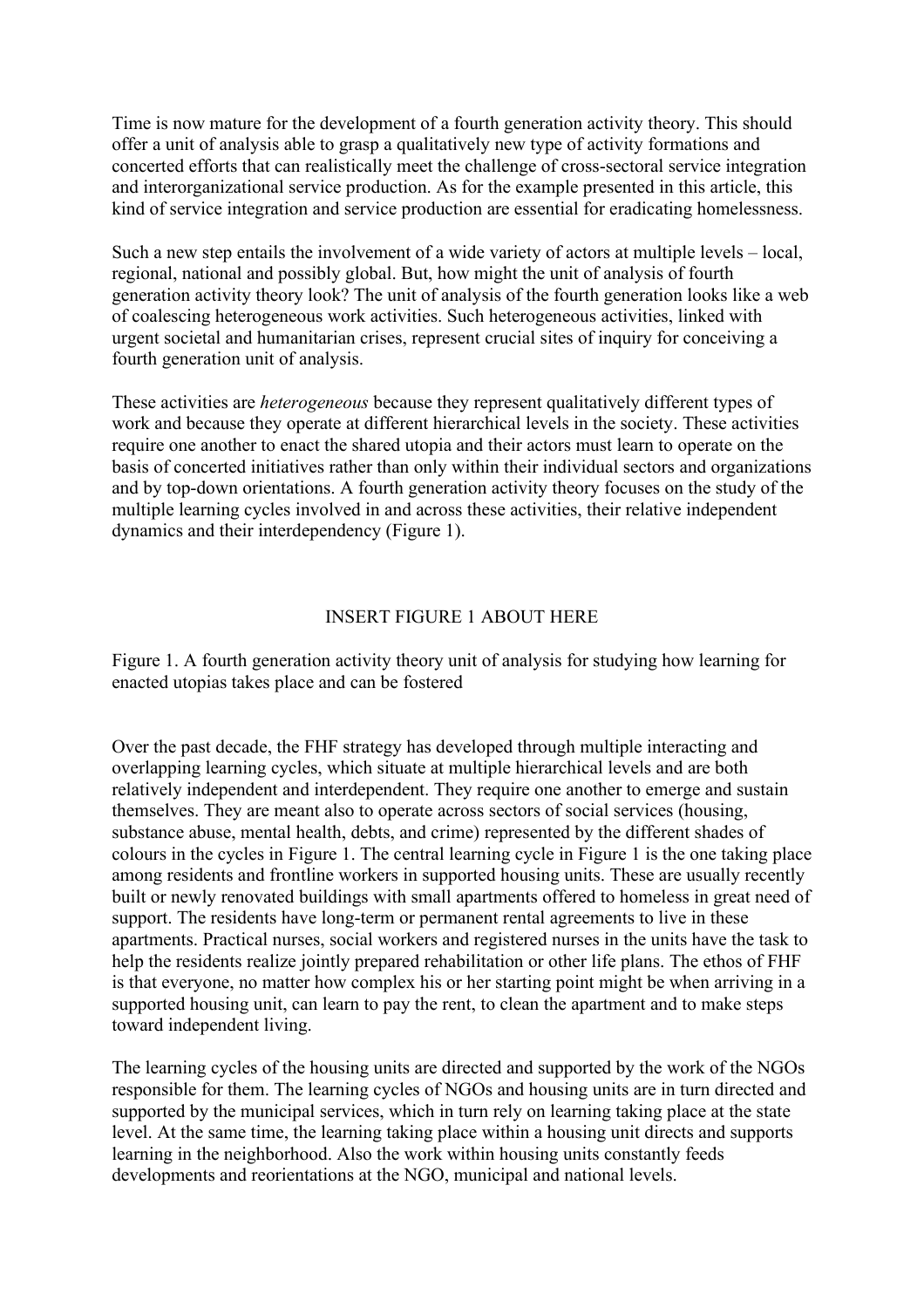But what kind of learning takes place in each one of the cycles in Figure 1? Clarity on this is necessary if educational research is to contribute to processes such as the one on homelessness work in Finland. Once a homeless person becomes the resident of a supported housing unit, a long chain of work can start. This work is a learning journey toward the unknown. It is tailored work involving many parties and services, aimed at the functional independent living of the resident in his or her own home. This learning goes beyond the acquisition of well-established sets of knowledge and the participation in relatively stable practices. Each long-term homeless rescued from the street has a specific constellation of issues to address, requiring supportive interactions and tailored solutions co-designed with the client and changing as the client progresses or regresses. In activity theory, this learning is called *expansive learning* (Engeström, 1987/2015) entailing the stepwise process depicted in Figure 2.

# INSERT FIGURE 2 ABOUT HERE

Figure 2. Steps in a cycle of expansive learning undertaken in a supported housing unit

The cycles in the unit of analysis may be seen as forming dense patterns with the grounding and resilience that can withstand setbacks. Turning to a useful metaphor, they can be conceived of as a thick rope pattern. This metaphor raises the question of what is the nature of the rope. The stronger the rope, the better expansive learning coalitions will face setbacks. Another question emerging from the metaphor of the rope is how one makes such strong ropes and such thick patterns out of them. Recent developments in activity theory point at a key conceptual resource for strong expansive learning patterns to come about: transformative agency by double stimulation (Sannino, 2015a and b; Sannino & Laitinen, 2015; Sannino, 2016; Sannino, Engeström & Lemos, 2016).

There is ample empirical evidence that expansive learning can lead to qualitative transformations both at the level of individual competences and knowhow and at the level of reorganization of collective activities and their broader contexts (Sannino, Daniels & Gutièrrez, 2009; Sannino & Ellis, 2013; Engeström, 2018). Learning by expanding, however, entails also the development of new visions and long-term engagement. That is why the recent literature points at transformative agency as a core process and outcome of expansive learning cycles.

Originally described by Vygotsky (1997/1931), transformative agency by double stimulation is a process by which human beings can intentionally break out of conflicting motives and change their circumstances. The process is depicted in Figure 3.

#### INSERT FIGURE 3 ABOUT HERE

Figure 3. The process of emergence of transformative agency by double stimulation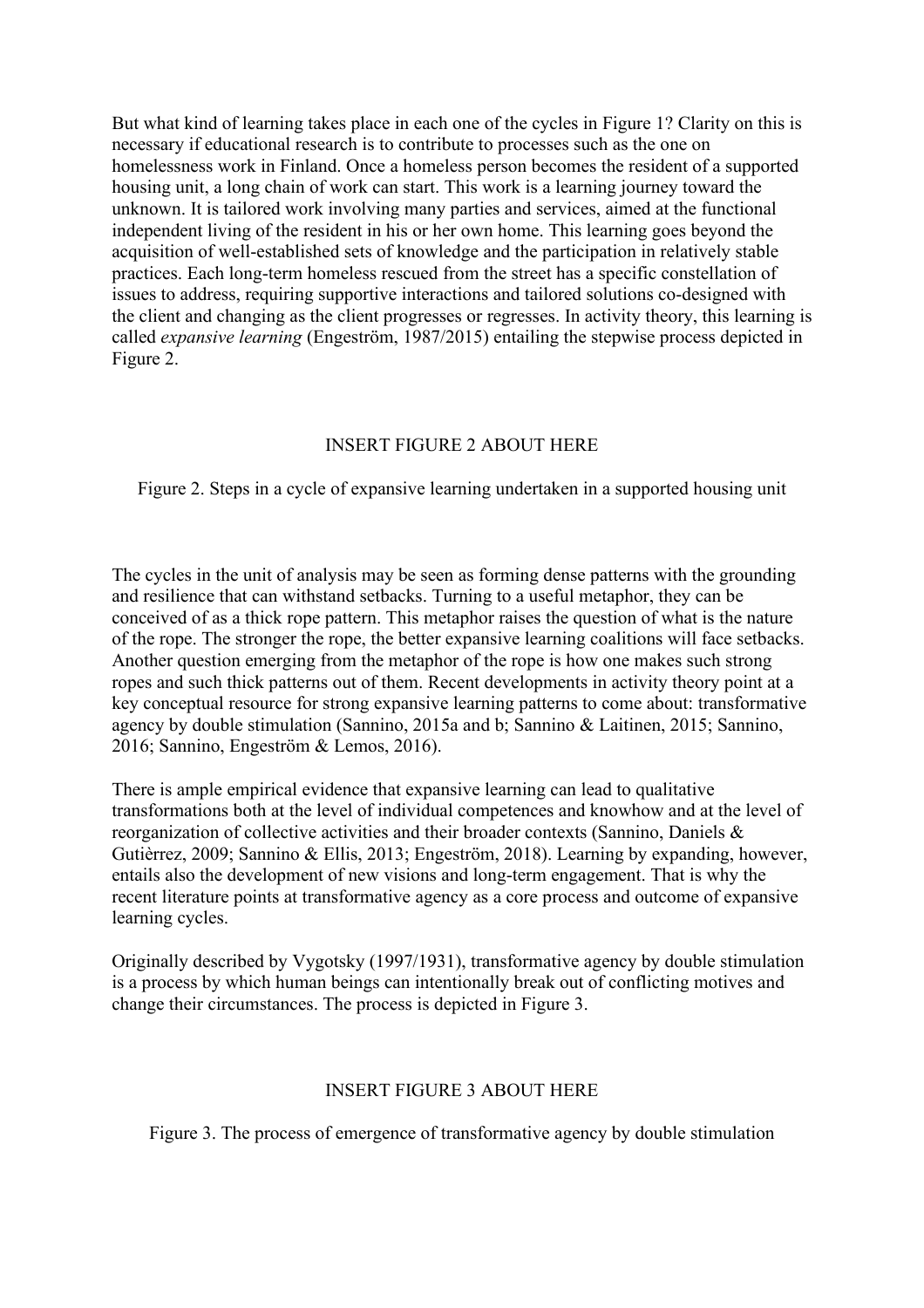The starting point to understand this process is that demanding learning is never direct at the beginning; it is always mediated by concrete artifacts or linguistic tools that must be adopted and actively used by the learner (Vygotsky, 1981). This is the very nature of human learning: we need artifacts to develop and to transform the world around us in response to our needs. The learning of an individual or a collective who faces a demanding problem by taking up and using mediational means is at the same time a volitional action (Sannino, 2020; Tomaz et al, 2020). Within this perspective, the learning process in itself becomes radically agentive.

The volitional aspect of the process lies in particular in the confrontation with a problematic situation, which triggers a paralyzing conflict of motives (first stimulus). In trying to cope with the problem, learners turn to mediational means (second stimuli) and decide to rely on them when instances of the problematic situation reoccur (Sannino, 2020). Each new instance of the problematic situation is cognitively and emotionally critical in that it reactivates the conflicting motives. When learners actually put into use the second stimulus, this implementation helps them to gain control of and to transform the problematic situation into one that is more understandable and manageable. The repeated implementation of the second stimulus to deal with the problem or specific aspects of it strengthens the learners understanding of the problem and capacity to take further actions, which in turn strengthens the longitudinal "rope" of the expansive learning process. As a result both the problem situation and the learners are transformed.

In a housing unit with which the research team is collaborating, staff members who had worked for many years acting as a guards and controllers with the residents had a hard time to adjust to the FHF way of working. They were tangled up within an already consolidated mode of action which kept them locked up in an office space with a plexiglass window through which they could control those who entered or exited the unit. When a new unit manager was recruited and the NGO responsible for the unit gave the OK to eliminate this "wall" between the workers and the residents, a great turmoil started in the unit. Some of the workers were afraid of the residents and the idea of being in an open space with them without a protective wall in between was very difficult for them to accept. When the unit manager sat with them in the open space casually interacting with the residents or having oatmeal with them, a set of new mediating means (or second stimuli) became available to the workers.

A staff member in this unit might have been torn between the conflicting motive of sticking to the old guard-like way of approaching the residents and the new way of working (first stimulus). One day this staff member might have decided that next time he would meet this resident of whom he is so much afraid, he will ask him if he wants to have a cup of coffee (second stimulus) following the manager's example. When the staff member meets this resident the volitional action might be implemented or might not. If the volitional action is accomplished by implementing the second stimulus, the problem situation acquires a new meaning, becoming less paralyzing. Then by repeating over and again the process, transformative agency develops to the point that the staff member discovers new capabilities he had ignored before and qualities in the resident that he had equally ignored. Essentially this transformative agency process is a deliberately initiated conditioning process by an individual or a collective who deliberately resolves to learn a new way of working. This is crucially a self-designed and self-enforced conditioning (rather than a classic behaviouristic one) which builds up into novel modes of action and expansive learning.

On the basis of 25 years of activity-theoretical research using CL formative interventions (Sannino, Engeström & Lemos, 2016; Sannino & Engeström, 2017) in which double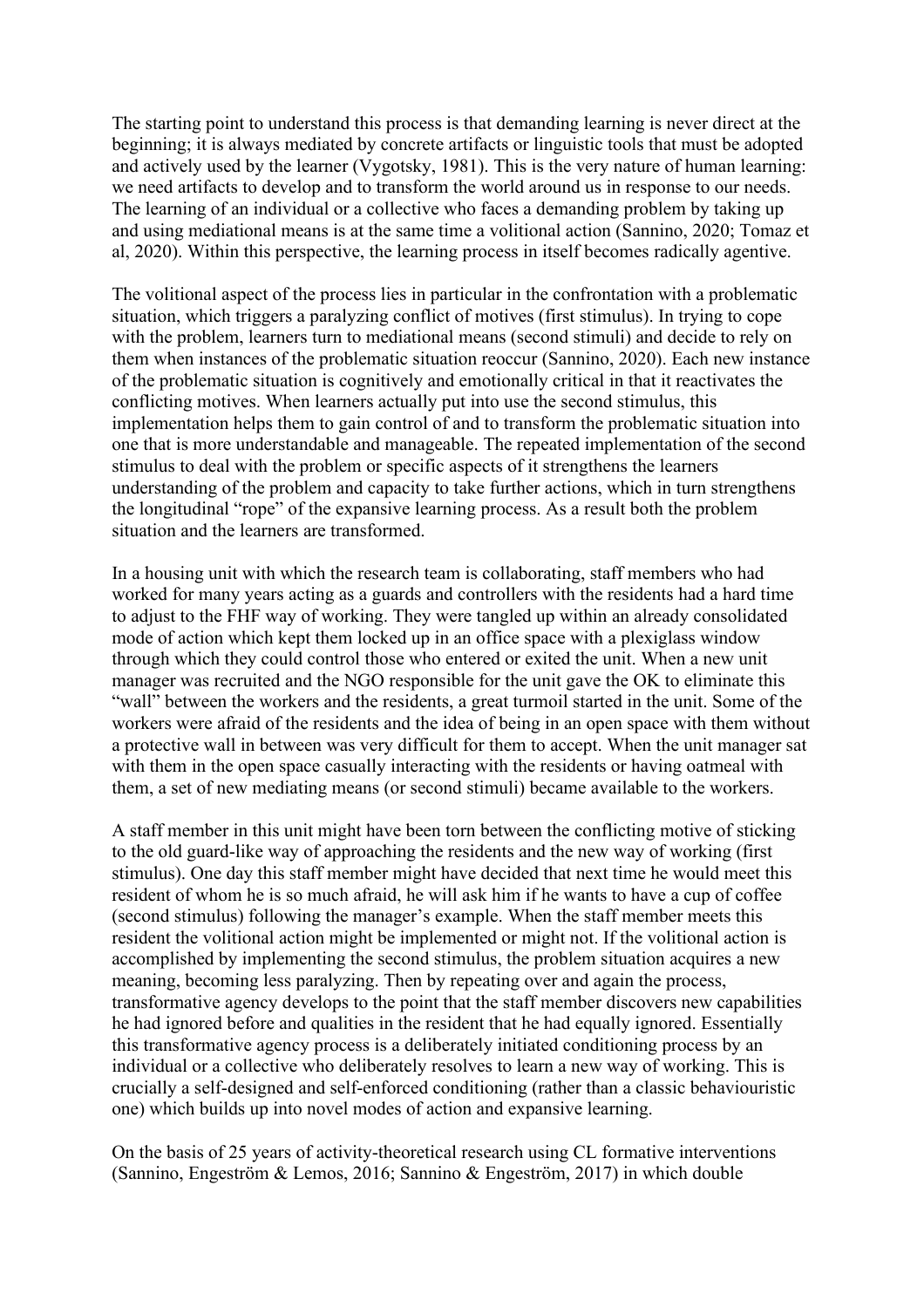stimulation has been systematically implemented, we have strong empirical evidence to claim that the stepwise expansive learning cycle and the transformative agency process mutually induce one another. In other words, the process of transformative agency by double stimulation is instrumental for sustained expansive learning to occur. Steps in an expansive learning cycle are usually hard to undertake and can therefore be induced by double stimulation. In other words, double stimulation is likely to be mobilized throughout the expansive learning process as depicted in Figure 4.

# INSERT FIGURE 4 ABOUT HERE

## Figure 4. The stepwise expansive learning cycle and the transformative agency process mutually inducing one another

A main hypothesis the research agenda drafted here aims at testing is that expansive learning for enacted utopia can be sustained by mediation of a research team using theoretical and methodological resources from activity theory. In our current project, this means helping homelessness practitioners to identify the expansive learning cycles they are involved in and mobilizing targeted double stimulation to keep up the learning process also in difficult times.

#### **An example of a first implementation of the agenda**

Three CL interventions were conducted: one in a housing unit, one with city level actors and one with state level actors. The housing unit has been undertaking major steps to reorganize itself since March 2018. The unit offers supported housing for young residents. It has nearly 100 apartments for this clientele and staff is present 24/7. The unit is located in a well-off, politically conservative and centrally located neighbourhood and has received negative press frequently ever since its opening in 2012. In public debate, the residents are often considered as "addicts" who are deemed "everyone's least favourite neighbour."

To prepare the CL, two meetings took place in the unit with the managers of the NGO and of the unit and with the staff. Also 20 interviews were conducted and selected excerpts of those were used in the CL sessions as "mirror material" (or first stimuli). Six CL sessions were conducted in the housing unit over a period of four months. During the sessions managers of the NGO and of the unit, the staff of the unit (19 participants in total) and the research team jointly analyzed the change effort undertaken since March 2018. Figure 5 illustrates the outcome of this analysis.

#### INSERT FIGURE 5 ABOUT HERE

Figure 5. The triangular model of the activity system used as a second stimulus for the learning action of analysis with the housing unit practitioners

The empty triangular model ("mallit" in Finnish refers to models) was offered by the research team as a second stimulus in an attempt to trigger the learning action of analysis of the past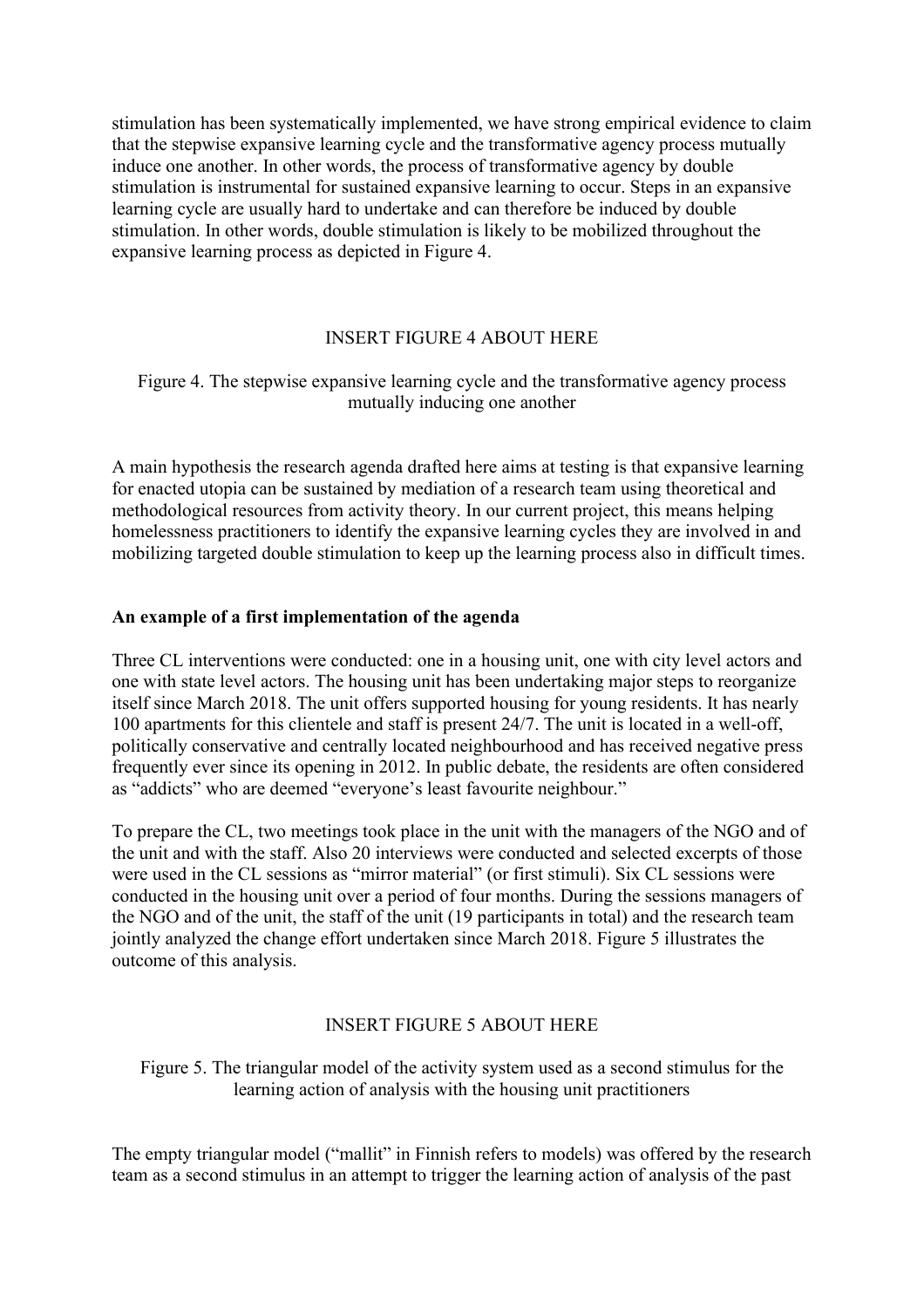activity ("ennen" in Finnish is past). During the CL the model was collectively filled. The participants named the subject of their past work activity "controller" ("valvoja" in Finnish) and the residents ("asukas"). In this sythem the workers used as their main tools the protected office ("info"), cameras ("kamerat"), entry bans ("portikielto"), and visiting bans ("vierailukielto"). The residents were identified as the object of activity, that is its leading motive and reason of existence. The activity was carried out with strict instructions and use of power ("tarkat ohieet, vallan käyttö"), a community of turfs, cliques and distant bosses ("reviit, kuppikunnat, esimiehet kaukana") and a strict division of labor between service counselors and housing counselors ("tiukka ero palvelu-ohjaaja, asumis-ohjaaja". The outcome of the relations and processes between the components of this activity system was that the residents were not well ("asukkaat eivät voineet hyvin").

The most acute pressures for change or contradictions (marked with lightning-shaped arrows) within the system were also jointly identified. The control tools they were using, the strict rules and division of labor were found to give rise to negative consequences for the wellbeing of the residents. Also the nationwide quality recommendations of FHF were in place in the unit in such a way that they collided with a view of autonomy that would support the residents rather than "living them alone," to paraphrase the words of the NGO's service director responsible for the unit. The autonomy of each resident was so extensively respected that "for instance, if a resident said, 'I do not want to talk to you anymore', he or she has been left alone. … A different kind of interpretation of the residents' autonomy requires, however, taking a lengthy effort."

The adoption of the activity system model as a second stimulus made it possible for the practitioners to collectively grasp their experiences of conflicting motives in the unit and the systemic nature of the problem behind these experiences. This analysis of the past activity served as a starting point for the next step in the expansive learning process carried out in the housing unit, namely the modelling of the unit's new way of working, still using the triangular representation.

Another second stimulus was a four-field that charted the direction of change and an area of possibilities to design solutions to the problematic situation. This mapping of the unit's collective zone of proximal development is depicted in Figure 6.

## INSERT FIGURE 6 ABOUT HERE

# Figure 6. A four-field charting the area of possibilities for work development and design solutions

Two directions of development were identified with the practitioners: the horizontal one from "controller" ("valvoja" in Finnish) to "coach" and "fellow traveller" ("valmentaja" and "kanssakulkija" in Finnish). The vertical dimension extends from "closing up like a clam" to an unknown direction which was later defined as "open catalyst" ("avoin vaikuttaja" in Finnish). The expression "closing up like a clam" refers to the risk heavily experienced by the unit's personnel that because of the stigma of their clientele, they easily close up and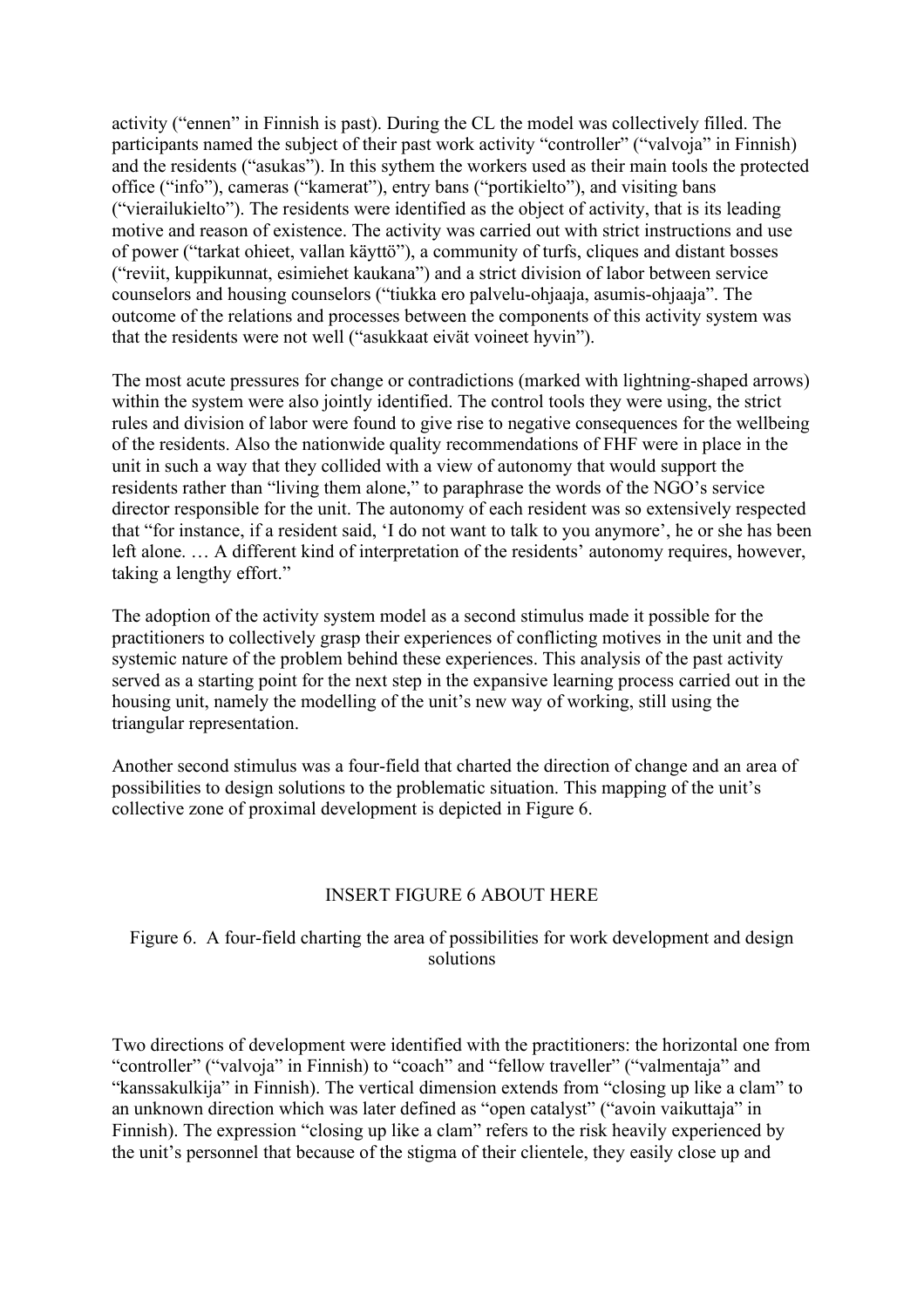become isolated within the unit. During the work on the four field, a staff member stated the following, making it explicit why the unit may tend to close up like a clam:

*"The common view is that our residents have adopted their current state of being on their own will. They have themselves made the choice or they are just outcasts or evil for no reason. Many people think that this is just a useless job, they [the residents] do not deserve this."* 

The notion of 'open catalyst' indicates that the staff and the residents will take deliberate steps to open up and influence the society outside the unit against the stigma associated with the residents and the work in the unit. In the process of filling the four-field in the CL, the director of the NGO stated the following:

*"When we organize open doors, people do not want to come to us, they do not want to see this. If they come, the unit is given some angry critique. Sometimes someone comes with a bunch of flowers, great job. Instead of us [staff] going into society and saying fine words, we would need an understanding that our clients can go to some fairs and present something. They are visible human beings as everyone else."*

The participants identified the direction of development they were following - marked with the circle and the dotted arrow moving from left to right and slightly upward on Figure  $6$ . The participants then worked on identifying spearheads (marked with the arrows in the upper right area of the four-field) to make concrete steps toward the chosen direction. In other words, these spearheads illustrate the top projects that aim at adopting a consistent way of working as fellow travellers with the residents and opening up outwards to the society. 15 of such projects are now being designed with the commitment to be implemented by staff and residents. These spearhead projects include the creation of a football team with staff and resident players to compete with other teams in the area; putting together bands which will perform for gigs; developing services brought to the residents' homes in response to the reluctance of some health care professionals to enter the apartments (preferring instead to serve the clients in one of the common areas of the unit).

The next steps in the implementation of the research agenda involved additional partnerships and CLs at the city level (with one of the largest municipalities in Finland) and at the national level (with organizations and actors including the director of the national programme for the prevention of homelessness, four prominent NGOs, six cities, the nationwide network developers, and the largest non-profit provider of socially supported housing in the country). With these additional CLs the aim was to promote mutual learning across sectors, organizations and levels. After hearing about the intervention in the housing unit, actors at both levels were convinced that a CL process would be beneficial for learning and development of homelessness work also at their respective levels. The research-mediated collective design of new solutions within the unit therefore served as effective persuasive mediator with the city and the national level.

The hypothesis is that cross-fertilization among the levels may support learning to meet the newly emerging challenges, to maintain the FHF results obtained so far and to meaningfully expand on them. The results of the analyses and the new solutions stemming from them may serve as breeding ground and catalyst for reflection on and envisioning of new policy initiatives in dialogue with decision-makers.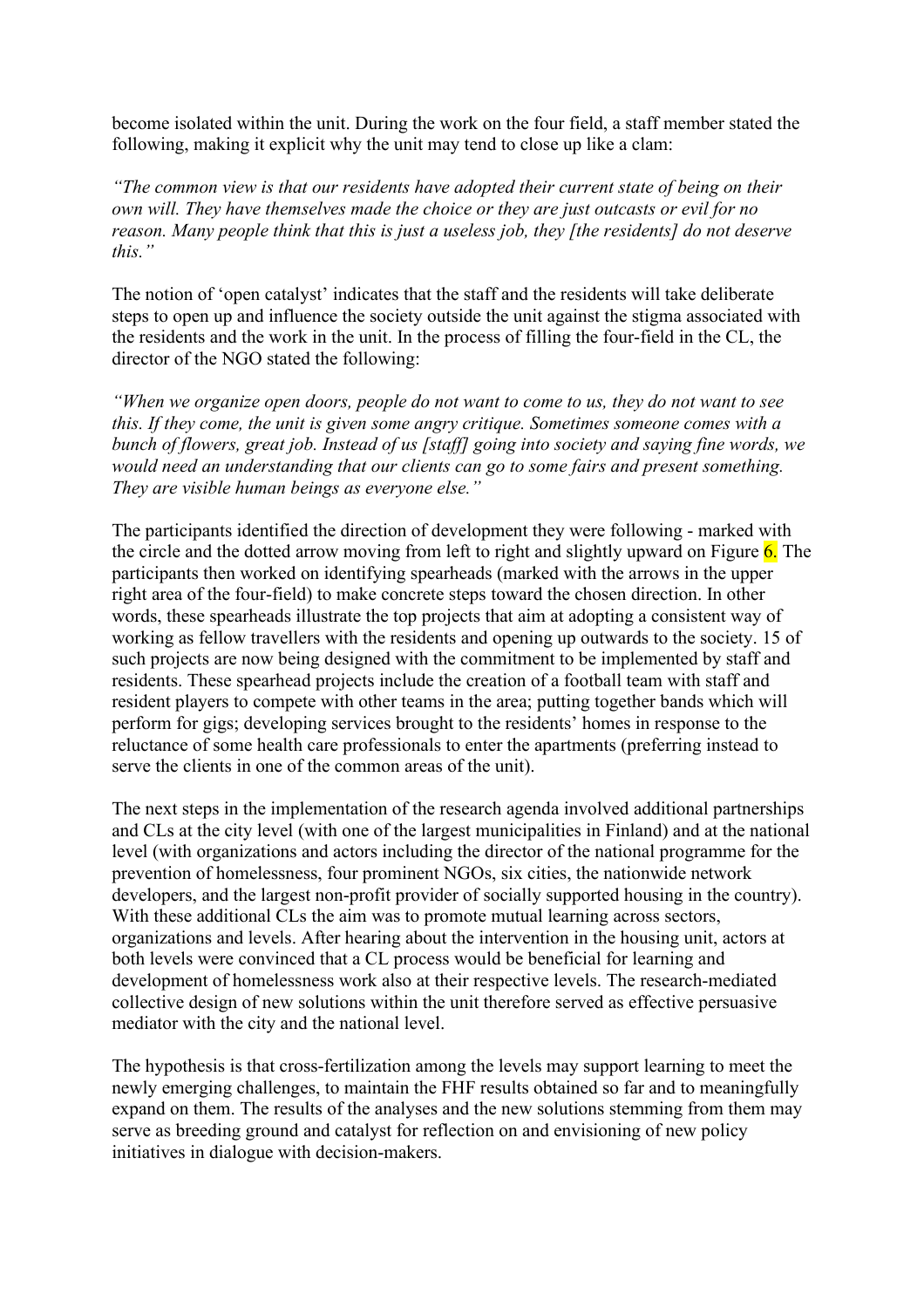The city level CL was prepared with two meetings with the leading administrator responsible for the major transformations in the homelessness field in the city and 9 interviews with key actors representing the main sectors of homelessness work in the city. The CL was conducted in six sessions over a period of six months. The sessions were attended by 19 participants representing 11 organizations in the city and different levels of activity. This CL produced the participants' shared vision and a proposal for an action plan for the next phase of homelessness work in the city. The implementation and impact of these outcomes is currently being followed up.

The CL at the national level gathered 19 organizations and actors (23 participants in total) to define the new FHF 2.0 principle and the priorities for the next phase of homelessness work in the country. More specifically, the goals of the CL at the national level were (1) to discuss how the FHF principle is being implemented in the services for the homeless in Finland; (2) to lift up development needs of FHF and factors behind these needs; (3) to select central development needs of the FHF and to draft a tentative plan for further development of the FHF principle in the next four years.

Three meetings hosted by the director of the national FHF programme at the Ministry of Environment and the national Network Developers took place in preparation of the CL. Also 18 interviews with key actors of homelessness work were conducted, and selected excerpts of those were used in the CL sessions as "mirror material" (or first stimuli). The CL was conducted in six sessions over a period of six months in the premises of the largest non-profit provider of socially supported housing in the country. The Change Laboratory produced a proposal for continuation actions of homelessness work in Finland in the 2020s and defined a vision for a FHF 2.0 principle.

The CLs at the ground level of the housing unit and at the intermediate level of the city served as impulses for modelling solutions at the national level. Ground-level experiences and ideas articulated in the CLs in the unit and in the city fed the national level vision and action perspectives to be brought to the attention of political forces and decision-makers.

This cross-sectoral and cross-level context represent a new opportunity for expansive learning at work. Expansive learning in this context consists of joint reconceptualization efforts by a flexibly developing coalition of diverse actors pursuing one and the same societally contradictory objective: the functional independent living of the former homeless in a home of one's own. This is a highly tension-filled objective, due to the financial costs and extensive transformation it entails of mindsets, practices and material arrangements. Strong agentive actions of commitment (Sannino, 2008, 2010) and material implementation of commitments are needed to pursue such an objective. The concept of *transformative agency* (Sannino, 2015a) aptly captures these types of willful pursuits of enacting utopias for the common good.

The approach presented here is novel in that it consists of a research-based inquiry conducted in close collaboration with key operative stakeholders working on homelessness from the ground level of frontline work to the city level and to the state level. The role played by the research team conveys ways in which theoretical tools can contribute to bringing together multiple parties and serve as mediators for collaborative analyses to meet critical societal challenges.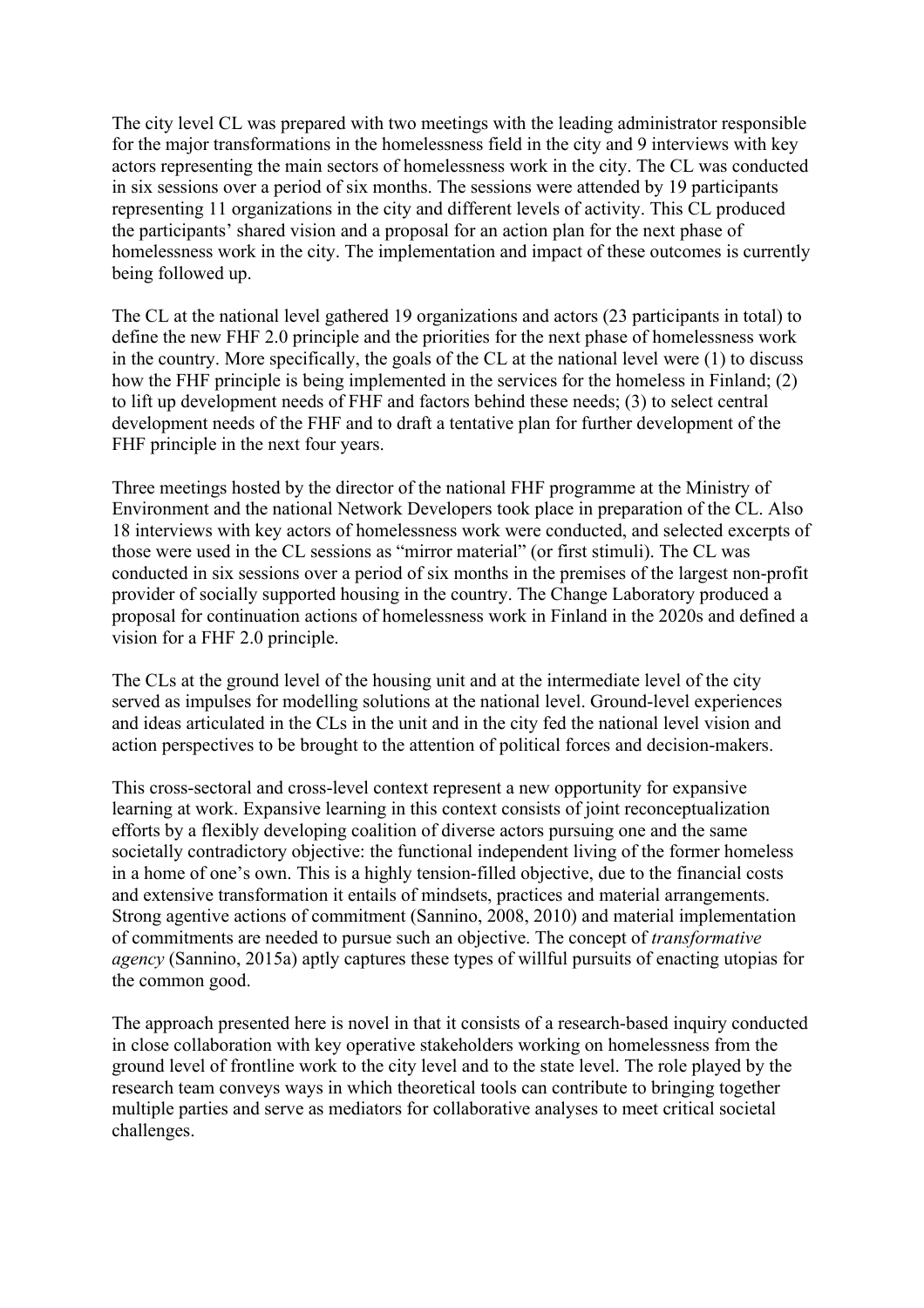# **Concluding remarks**

Poverty today includes increasing homelessness in wealthy societies, beside the developing countries. The growing numbers of homeless in affluent cities is particularly problematic because it can divert resources and focus from eradicating poverty in targeted areas in the Global South. The agenda presented here is an opening toward constructive interactions between the world of educational research and actors experiencing or responding to acute needs in our societies.

Recent analyses (e.g., Scott, 2015; Wooltorton et al, 2015) claim that research on learning should be more relevant and engaged in supporting struggles for fundamental human rights and the creation of equitable socio-economic conditions. A statement from the Abahlali movement of shack-dwellers in South Africa (2008) illustrates the divide between solutions offered to the neediest in the name of education as result of research in the field and concrete concerns of these communities:

"Always the solution is to 'educate the poor'. When we get cholera we must be educated about washing our hands when in fact we need clean water. When we get burnt we must be educated about fire when in fact we need electricity. This is just one way of blaming the poor for our suffering…We don't want to be educated to be good at surviving poverty on our own".

The idea of the agenda presented here is to engage research with the concrete work and concerted initiatives on enactment of utopias, to help counteracting in practice stabilized views of *impossibility* that feed stereotypes and prejudices, such as those contributing to the stigma of poverty and homelessness.

The FHF strategy and the way it is currently evolving are distinctively valuable examples of enacted utopias, conveying that eradicating homelessness *is possible*. Educational research on work and learning should increasingly aim at reflectively unpacking such processes of *enacted utopias*, in dialogue with practitioners and political actors. This is a largely unexplored area of inquiry and collaboration with the civil society that research in work and learning can fill. Documentation and analyses within this area should lead to supporting the renewal of expansive learning cycles, especially at their intersections between sectors and hierarchical levels.

## **Acknowledgements**

A preliminary draft of the theoretical section of this article was presented in a keynote address I gave at the Researching Work and Learning Conference at Rhodes University in December 2017 in South Africa. In this context I received valuable feedback which helped the shaping of the agenda presented here. In particular I thank Professor Heila Lotz-Sisitka, Doctor Mutizwa Mukute and Doctor Charles Chikunda, and express all my gratitude to Doctor Victor Tichaona Pesanayi for the discussions we had during the conference.

The empirical example stems from a project on learning for the enacted utopia of eradicating homelessness that received no external funding. The project is funded with basic research resources from the Faculty of Education and Culture at Tampere University. For this, I wish to warmly thank former Dean Risto Honkonen and Dean Päivi Pahta for believing in this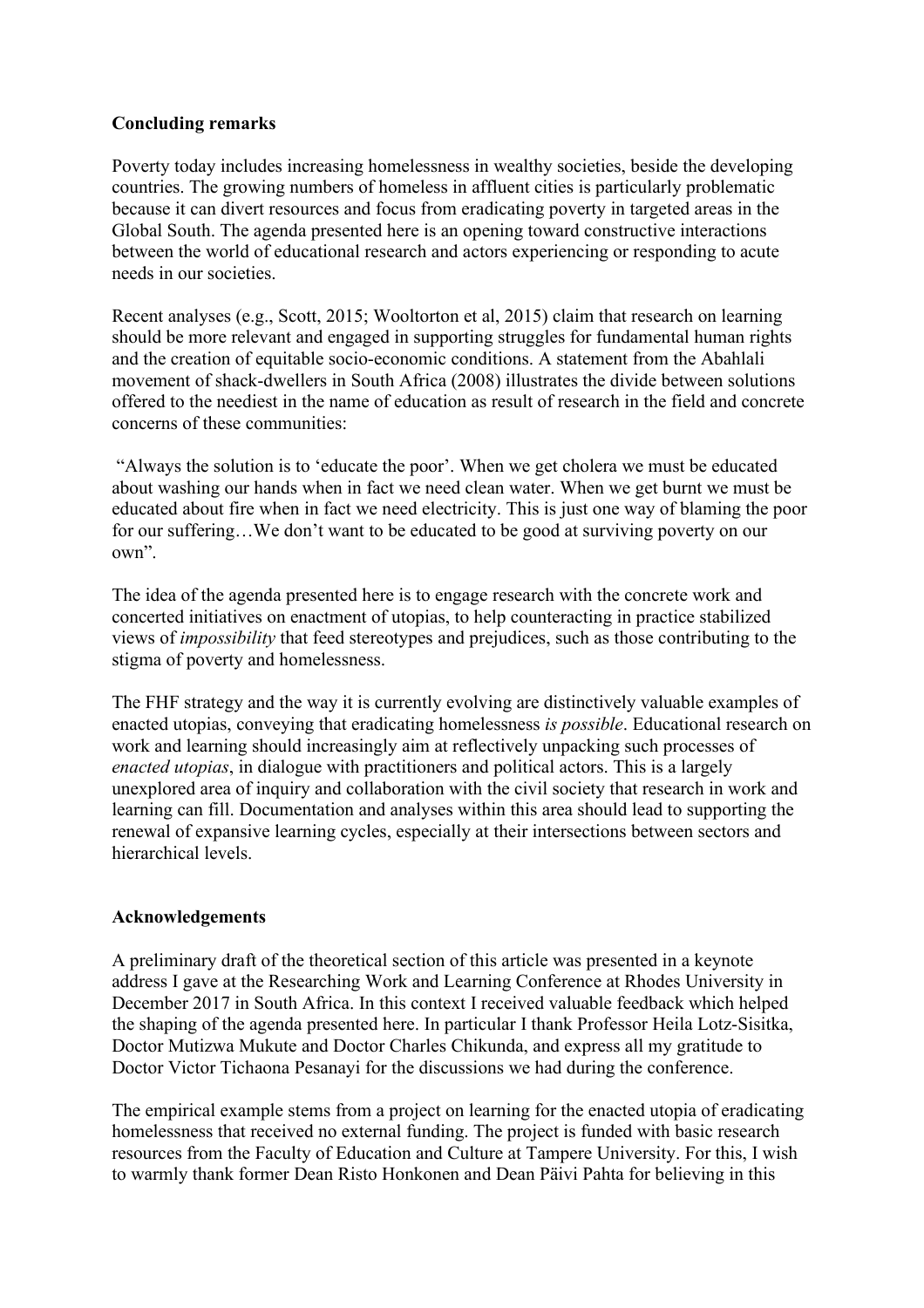project. Members of the RESET research group Professor Emeritus Yrjö Engeström and Researcher, Docent Hannele Kerosuo are vital contributors to the project. Also, I am extremely grateful to the numerous experts and practitioners involved in the project for their trust and collaboration.

## **References**

Abahlali baseMjondolo. (2008). *Abahlali baseMjondolo statement on the xenophobic attacks in Johannesburg.* Press statement, 21/5/2008.

Abbé Pierre Foundation & FEANTSA (2018). *Third overview of housing exclusion in Europe.* Accessed 17 January 2020: [https://www.feantsa.org/download/full-report](https://www.feantsa.org/download/full-report-en1029873431323901915.pdf)[en1029873431323901915.pdf](https://www.feantsa.org/download/full-report-en1029873431323901915.pdf)

ARA (2018). *Homelessness in Finland 2018.* Helsinki: ARA Housing Finance and Development Centre of Finland.

Bina, O., Inch, A., & Pereira, L. (2020). Beyond techno-utopia and its discontents: On the role of utopianism and speculative fiction in shaping alternatives to the smart city imaginary. *Futures*, *115*, 102475.

Barkin, J. S. (2020). Utopia and the Anthropocene. *Global Environmental Politics, 20*(1), 122-126.

Brandsen, T., Steen, T., & Verschuere, B. (Eds.) (2018). *Co-production and co-creation*. Milton: Routledge.

Engeström, Y. (1987/2015). *Learning by expanding: An activity-theoretical approach to developmental research* (2nd ed.). Cambridge, UK: Cambridge University Press.

Engeström, Y. (2018). *Expertise in transition: Expansive learning in medical work.* Cambridge, UK: Cambridge University Press.

Engeström, Y., Rantavuori, J. & Kerosuo, H. (2013). Expansive learning in a library: Actions, cycles and deviations from instruction intentions. *Vocations and Learning, 6*(1), 81-106.

Engeström, Y. & Sannino, A. (2010). Studies of expansive learning: Foundations, findings and future challenges. *Educational Research Review, 5,* 1-24*.*

Engeström, Y. & Sannino, A. (2011). Discursive manifestations of contradictions in organizational change efforts. *Journal of Organizational Change Management, 24*(3), 368- 387.

Eskelinen, T., Lakkala, K., Lohtaja, A. & Moren, T. (2017). Puheenvuoro utopia on yhteiskunnallisten vaihtoehtojen etsimisen menetelmä. *Futura*, 1, 36–37.

Habermas, J. (2010). The concept of human dignity and the realistic utopia of human rights. *Metaphilosophy, 41*(4), 464-480.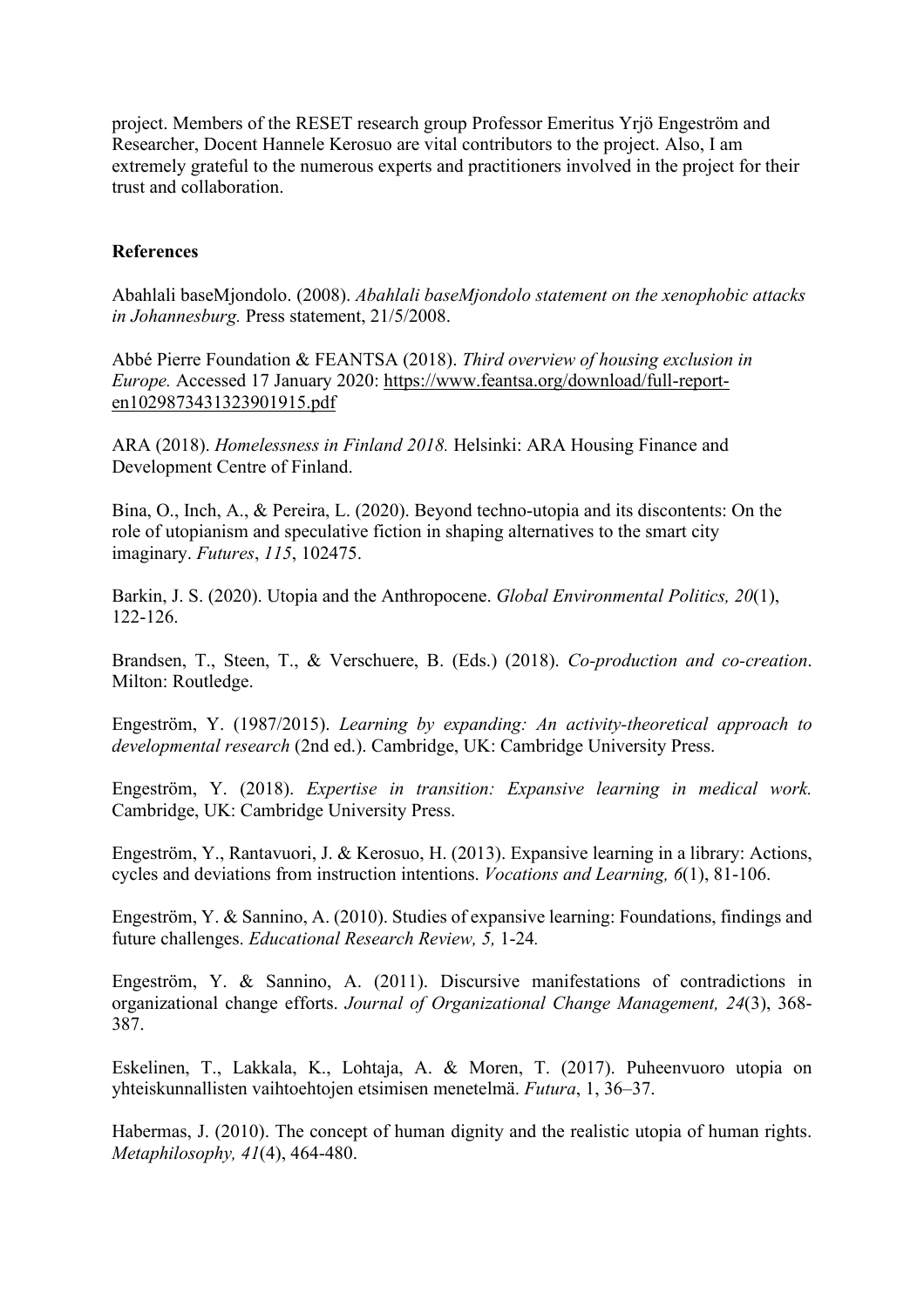Helskyaho, R., Ohisalo, M. & Turunen, S. (2018). *Asunnottomat 2017.* Helsinki: ARA.

Henley, J. (2019, June 3). 'It's a miracle': Helsinki's radical solution to homelessness. *The Guardian*. [https://www.theguardian.com/cities/2019/jun/03/its-a-miracle-helsinkis-radical](https://www.theguardian.com/cities/2019/jun/03/its-a-miracle-helsinkis-radical-solution-to-homelessness)[solution-to-homelessness](https://www.theguardian.com/cities/2019/jun/03/its-a-miracle-helsinkis-radical-solution-to-homelessness)

Karppinen, J. (2018). *Varmista asuminen turva!* AUNE väliraportti. Helsinki: Ministry of Environment.

Habermas, J. (2010). The concept of human dignity and the realistic utopia of human rights. *Metaphilosophy, 41*(4), 464-480.

Kerosuo, H. (2006). *Boundaries in action: An activity-theoretical study of development, learning and change in health care for patients with multiple and chronic illnesses.* Doctoral Dissertation. Helsinki: Unigrafia.

Kerosuo, H. (2017). Transformative agency and the development of knotworking in building design. In M. Goller & S. Paloniemi (Eds.), *Agency at work (pp. 331-350).* Gewerbestrasse: Springer.

Kerosuo, H., & Toiviainen, H. (2011). Expansive learning across workplace boundaries. *International Journal of Educational Research*, *50*(1), 48-54.

Lakkala, K. & Pyykkönen, M. (2018). Sosialismi ja utopia tänään: Vastausvuorossa Erik Olin Wright. *Niin & Näin, 1.*

Leont'ev, A. N. (1978). *Activity, consciousness and personality.* Englewood Cliffs, NJ: Prentice Hall.

Leont'ev, A. N. (1981). *Problems of the development of the mind.* Moscow: Progress.

Levitas, R. (2000). For utopia: The (limits of the) utopian function in late capitalist society. *Critical Review of International Social and Political Philosophy, 3*(2-3), 25-43.

Levitas, R. (2003). The elusive idea of utopia. *History of the human sciences, 16*(1), 1-10. Lotz-Sisitka, H. (2017). Education and the common good. In B. Jickling & S. Sterling (Eds.), *Post-sustainability and environmental education: Remaking education for the future (pp.* 63-76). Cham, Switzerland: Springer.

Pleace, N., Knutagård, M., Granfelt, R. & Culhane, D. (2016). The strategic response to homelessness in Finland. In N. Nichols & C. Doberstein (Eds.), *Exploring effective systems responses to homelessness (pp. 425-441)*. Toronto: The Homeless Hub Press.

Programme of Prime Minister Sanna Marin's Government (2019). *Inclusive and competent Finland: A socially, economically and ecologically sustainable society.* Accessed 17 January 2020:http://julkaisut.valtioneuvosto.fi/bitstream/handle/10024/161935/VN\_2019\_33.pdf?seq uence=1&isAllowed=y

Sannino, A. (2008). From talk to action: Experiencing interlocution in developmental interventions. *Mind, Culture, and Activity, 15*(3), 234-257.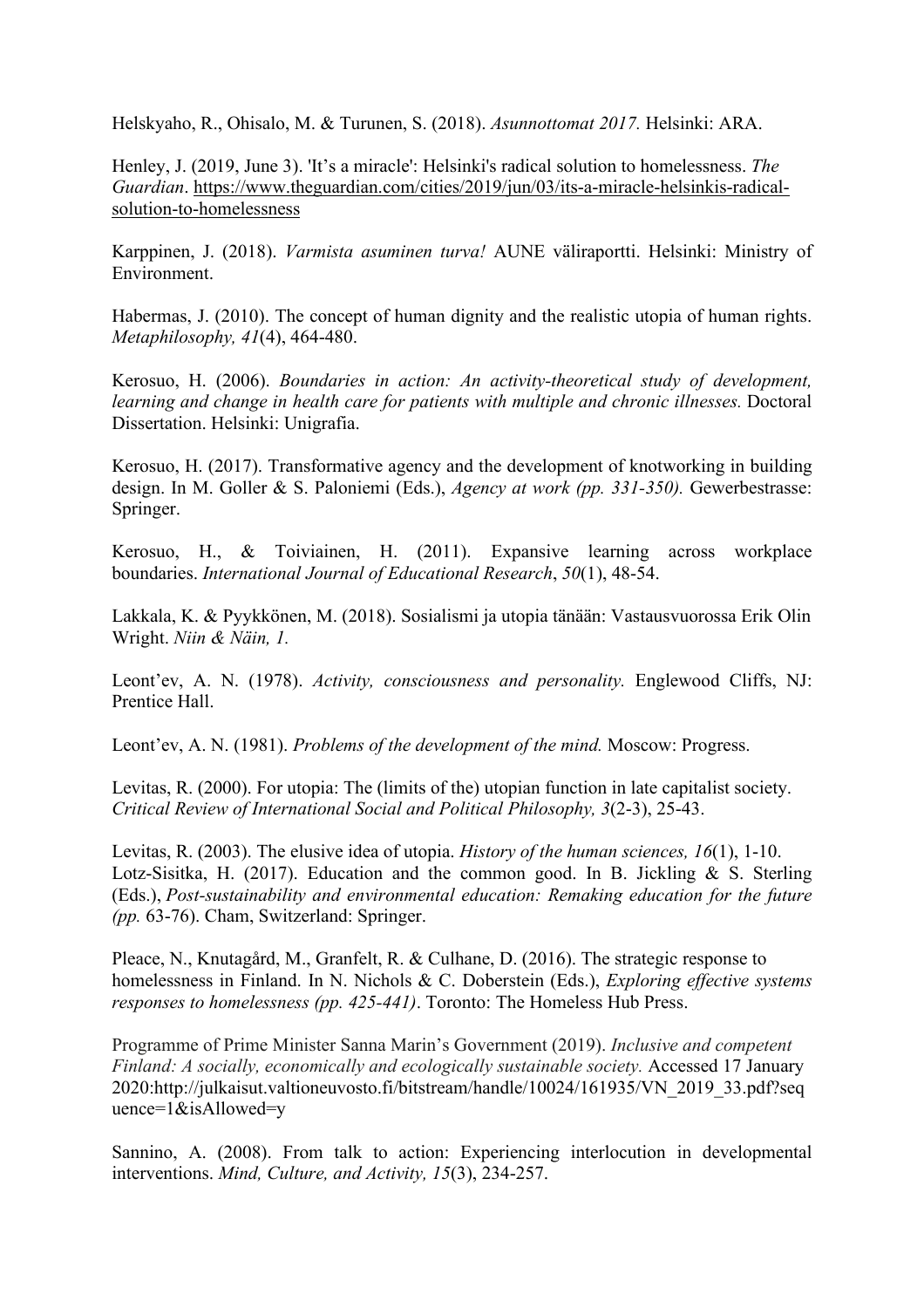Sannino, A. (Ed.) (2015a). The emergence of transformative agency and double stimulation. Special issue of *Learning, Culture, and Social Interaction, 4*.

Sannino, A. (2015b). The principle of double stimulation: A path to volitional action. *Learning, Culture, and Social Interaction, 6,* 1-15.

Sannino, A. (2016). Double stimulation in the waiting experiment with collectives. *Integrative Psychological and Behavioral Science, 50*(1), 142-173.

Sannino, A., Daniels, H. & Gutierrez, K. (Eds.) (2009). *Learning and expanding with activity theory.* Cambridge: Cambridge University Press.

Sannino, A. & Ellis, V. (Eds.) (2013). *Learning and collective creativity.* New York: Routledge.

Sannino, A., Engeström, Y., & Lemos, M. (2016). Formative interventions for expansive learning and transformative agency. *Journal of the Learning Sciences,* 25(4), 599-633.

Sannino, A. & Engeström, Y. (2017). Co-generation of societally impactful knowledge in Change Laboratories. *Management Learning, 48*(1), 80-96.

Sannino, A. & Laitinen, A. (2015). Double stimulation in the waiting experiment: Testing a Vygotskian model of the emergence of volitional action. *Learning, Culture, and Social Interaction, 4,* 4-18.

Sannino, A. (2020). Transformative agency as warping: How collectives accomplish change amidst uncertainty. *Pedagogy, Culture & Society*, in press.

Schunk, D. H. & DiBenedetto, M. K. (2016). Self-efficacy theory in education. *Handbook of motivation at school*, 34-54.

Scott, W. (2015). Public understanding of sustainable development: Some implications for education. *International Journal of Environmental & Science Education*, *10*(2), 235-246.

Steen, T., Brandsen, T., & Verschuere, B. (2018). The dark side of co-creation and coproduction: Seven Evils. In T. Brandsen, T. Steen, & B. Verschuere (Eds.), *Co-production and co-creation* (pp. 284–293). Milton: Routledge.

Tomaz, V., Sannino, A., & Engeström, Y. (2020). Mathematics and agency: Learning to manage money between indigenous and market-based logics of life. *Cognition and Instruction*, in press.

Virkkunen, J., & Newnham, D. S. (2013). *The Change Laboratory: A tool for collaborative development of work and education.* Rotterdam, The Netherlands: Sense.

Vygotsky, L.S. (1981). The instrumental method in psychology. In J. V Wertsch (Ed.), *The concept of activity in Soviet psychology (pp.* 134-143). Armonk, NY: Sharpe.